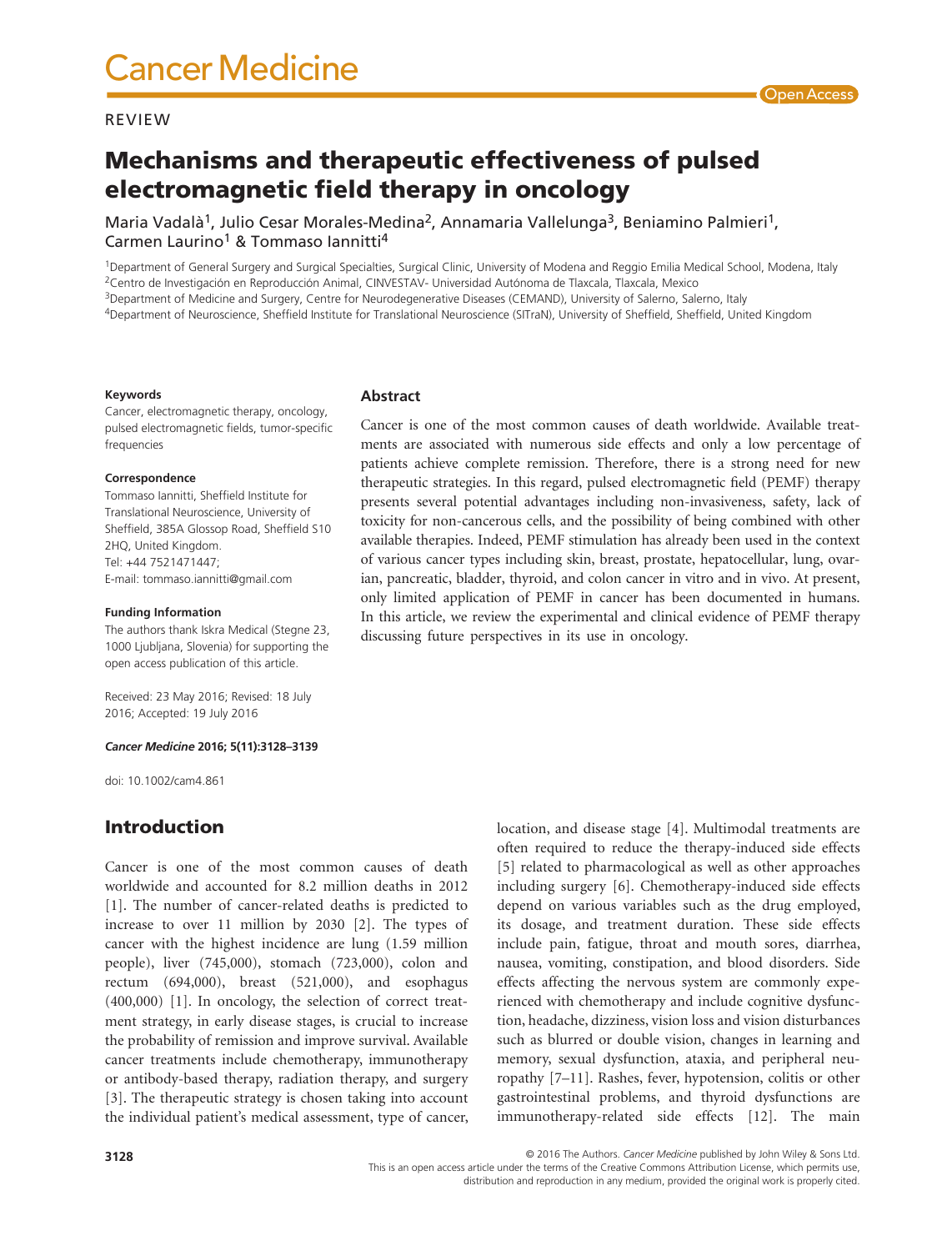M. Vadalà et al. PEMFs in Oncology

radiotherapy-induced side effects are dry mouth and gum sores, jaw stiffness, nausea, lymphedema, swallowing difficulties, shortness of breath, breast or nipple soreness, rectal bleeding, incontinence, bladder irritation, and pituitary dysfunction [13]. Surgical techniques, such as minimally invasive surgery, also result in pain, fatigue, appetite loss, swelling and bruising around the site of surgery, bleeding, infection, lymphedema, and organ dysfunction [14]. Numerous studies support the development of new treatments in oncology to be added to the traditional protocols to increase the effectiveness of available treatments, reducing side effect profile, and the patients' quality of life [15–18]. Such resources include traditional Chinese medicine, Ayurvedic medicine, homeopathy, and naturopathy [19]. While complementary and alternative medicine (CAM) is not generally considered part of conventional medicine, it has been widely used in the oncology field as an add-on therapy to control patients' symptoms and improve their quality of life [20–26]. The beginning of the 20th century saw the first therapeutic applications of CAM therapies for cancer treatment; these therapies include acupuncture, chromotherapy, therapeutic touch (reiki), and pulsed electromagnetic field (PEMF) therapy [4, 15, 27–30]. In this review, we have focused on PEMF therapy, a noninvasive technique characterized by electromagnetic fields inducing microcurrents to the entire body or locally to target specific body tissues. Exposure to PEMFs in the 0–300 Hz range is a therapeutic tool extensively used for the treatment of several pathologies including osteoarthritis, Parkinson's disease, postsurgical pain and edema, treatment of chronic wounds, and facilitation of vasodilatation and angiogenesis producing direct stimulation to excitable cells including nerve and muscle cells [31–34]. Stimulation with sufficient intensity and duration induces a current across targeted cell membranes, activating nerve cells or muscles to propagate action potentials [35–37]. Indeed, PEMF therapy can be used as an adjuvant treatment to chemotherapy and radiotherapy with the aim of reducing their dosage, mitigating any harmful secondary side effects, and enhancing patient's prognosis [15, 35, 38–40].

### Aim and searching criteria

We reviewed in vitro, in vivo, and clinical studies employing PEMF therapy for cancer treatment published between 1976 and 2016. We searched Pubmed/Medline, Embase, Web of Science and Scopus using the keywords "PEMFs", "cancer", "magnet therapy", "tumour specific frequencies" and "oncology" alone or combined. This review aims at describing the state of the art of PEMF therapy, discussing current understanding of the underlying mechanisms and outlining future therapeutic perspectives in oncology.

## In Vitro Studies

PEMF therapy has been extensively studied in vitro using various human cancer cell lines, such as pheochromocytoma-derived (PC12), breast cancer (e.g., MCF7, MDA-MB-231 and T47D), and colon cancer (SW-480 and HCT-116) [41–45]. These studies have shown that PEMF therapy may exert proliferative inhibition and mitotic spindle disruption [18, 40], block the development of neovascularization required for tumor supply [46–48] and exacerbate an inherent or induced genetic instability by reducing the stringency of the late-cycle (G2) checkpoint [49]. While chemotherapy is not specific to cancer cells and targets all rapidly dividing cells [50–52], PEMFs exert selective cytotoxic effect on neoplastic cells [15, 40, 53–55] making this therapy a highly promising strategy.

In the next subparagraphs, we will review studies employing PEMF therapy in different cell lines as a model to study specific types of cancer (Table 1).

# Studies of PEMF therapy in human breast cancer and colon cancer cell lines

A study by Crocetti and coworkers [38] investigated whether ultra-low intensity and frequency PEMF therapy could induce apoptosis in human breast adenocarcinoma cells (MCF7). PEMF exposure was cytotoxic to MCF7 cells, but not to normal breast epithelial cells (MCF10). Both MCF7 and MCF10 cells were exposed to PEMF therapy and the cytotoxic indices were measured in order to design PEMF paradigms that could reduce selectively neoplastic cell proliferation. The PEMF parameters tested were: (1) frequency of 20 Hz, (2) intensity of 3 mT and (3) exposure time of 60 min/day for up to 3 days. Four independent methods of monitoring cancerinduced apoptosis (trypan blue assay, apoptosis determination by DNA strand break detection, analysis of cellular electrical properties by means of impedance microflow cytometer, and apoptosis determination by Annexin V staining) showed that this specific set of PEMF parameters was cytotoxic to breast cancer cells. While this treatment selectively induced apoptosis of MCF7 cells, it had no effect on MCF10 cells that were more resistant to apoptosis in response to PEMFs. Although these results are encouraging, PEMF exposure was limited to 3 days. Long-term PEMF exposure needs to be assessed in further studies based on the concept that PEMF effectiveness is strictly linked to the signal parameters, exposure magnitude, duration, signal shape, duration of treatment as well as the type of cells exposed to the magnetic field [56, 57].

The antineoplastic effect of PEMFs has also been investigated in human breast cancer MDA-MB-231, colon cancer SW-480, and HCT-116 cell lines. These cells were exposed to 50 Hz PEMFs for 24 and 72 h [58]. PEMFs decreased the number of viable cells in all the cell lines tested,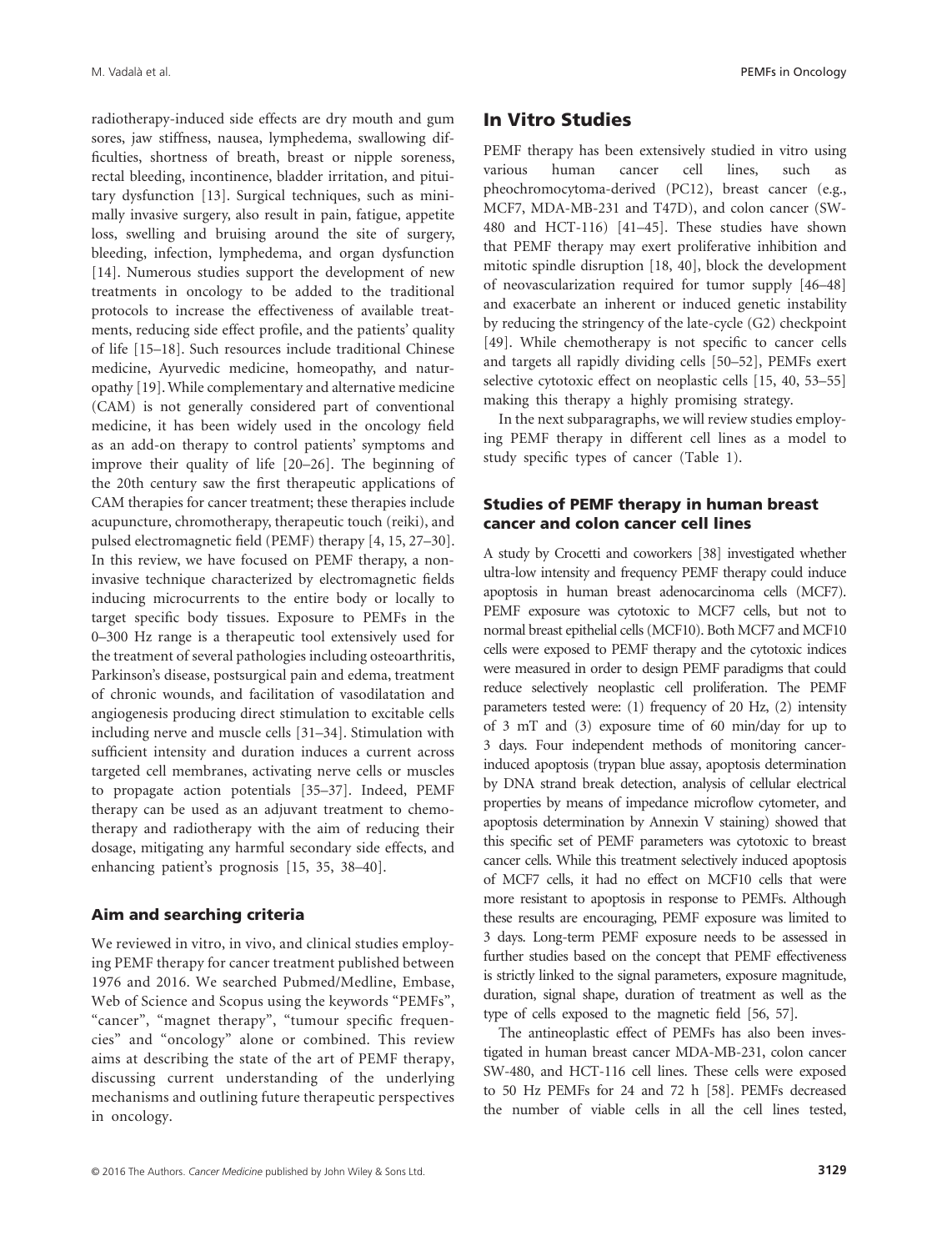| Author(s), year        | Cell type                                                                                  | Treatment                                                                                                                            | Main findings                                                                                                                                                                                                                                                                                                                                                                                                                   | References |
|------------------------|--------------------------------------------------------------------------------------------|--------------------------------------------------------------------------------------------------------------------------------------|---------------------------------------------------------------------------------------------------------------------------------------------------------------------------------------------------------------------------------------------------------------------------------------------------------------------------------------------------------------------------------------------------------------------------------|------------|
| Crocetti et al., 2013  | Human breast adenocarci-<br>noma cells (MCF7) and<br>nontumorigenic cells (MCF10)          | Daily 60-min PEMF therapy<br>session (20 Hz; 3 mT) for<br>3 days                                                                     | PEMFs increased apoptosis in MCF7<br>cells but had no effect on MCF10<br>cells                                                                                                                                                                                                                                                                                                                                                  | $[38]$     |
| Filipovic et al., 2014 | Human breast cancer<br>(MDA-MB-231) and colon<br>cancer (SW-480 and<br>HCT-116) cell lines | 24 and 72 h exposure to<br>PEMF therapy (50 Hz;<br>$10 \text{ mT}$                                                                   | PEMFs increased apoptosis in<br>MDA-MB-231 (55% and 20%),<br>SW480 (11% and 6%), and HCT-116<br>cell lines (2% and 3%) after 24 and<br>72 h exposure, respectively,<br>compared with untreated control<br>cancer cell lines                                                                                                                                                                                                     | $[58]$     |
| Morabito et al., 2010  | Undifferentiated PC12<br>pheochromocytoma cells and<br>differentiated PC12 cells           | Short PEMF therapy session<br>(50 Hz, 0.1–1.0 mT) for<br>30 min, and long-term<br>PEMF session (50 Hz,<br>$0.1 - 1.0$ mT) for 7 days | 30-min PEMF session in undifferenti-<br>ated PC12 cells increased ROS levels<br>and decreased catalase activity. No<br>change in intracellular $Ca2+$<br>concentration was observed. 7-day<br>PEMF therapy session in undifferenti-<br>ated PC12 cells resulted in increased<br>intracellular $Ca2+$ concentration and<br>increased catalase activity. No<br>significant findings were observed in<br>differentiated PC12 cells | $[41]$     |

PEMF, pulsed electromagnetic field; ROS, reactive oxygen species.

reaching 55% after 24 h and 20% after 72 h in the MDA-MB-231 cell line, 11% after 24 h and 6% after 72 h in the SW480 cell line, and 2% after 24 h and 3% after 72 h in the HCT-116 cell line, compared with unexposed cancer cell lines used as controls, as assessed by a computer reactiondiffusion model, a mathematical model widely employed to study cell proliferation and infiltration [59]. The lower percentage inhibition of neoplastic cell proliferation was observed after 72 h, showing that PEMF therapy had antiproliferative activity which decreased over time. This action is exerted in vitro by interfering with microtubule spindle polymerization. Indeed, PEMF exposure reduces the fraction of polymerized microtubules, disrupts the mitotic spindle structure, inhibits cell division, thereby leading to chromosome missegregation and cancer-induced apoptosis [60]. In summary, studies in human breast and colon cancer cell lines are promising and warrant further investigations.

# Studies of PEMF therapy in pheochromocytoma-derived cells

PEMF signal parameters have been extensively utilized on diverse cell types to determine in vitro effectiveness [61, 62]. For example, Morabito and coworkers [41] investigated cell responsiveness and in vitro neuritogenesis following PEMF exposure. They specifically focused on PEMF ability to modify morphology, proliferation, and differentiation in PC12 pheochromocytoma cells. Furthermore, they assessed whether PEMFs can induce variable and species-specific

alterations in the oxidative stress pathway such as  $Ca^{2+}$ dependent oxidative stress which enhances free radical production, particularly via the Fenton reaction, leading to apoptotic cell death [63–69]. Undifferentiated and differentiated [supplemented with 50 ng/mL of nerve growth factor (NGF)] PC12 cells were exposed to 50 Hz PEMF therapy (0.1–1.0 mT), and cell growth and viability were evaluated after immediate (30 min) or long-term exposure (7 days), using colorimetric and morphological assays. The long-lasting exposure to PEMFs did not affect the biological response in terms of proliferation and neuritogenesis. Thirtyminute PEMF exposure at 1.0 mT in undifferentiated PC12 cells increased the levels of reactive oxygen species (ROS) and decreased catalase activity, an indicator of oxidative stress. Conversely, long-term PEMF exposure of undifferentiated PC12 cells also increased catalase activity that could reflect the absence of ROS accumulation and a possible adaptation cell response to PEMFs. During immediate PEMF exposure in undifferentiated PC12 cells, no change in intracellular  $Ca^{2+}$  concentration was observed, while it increased after long-term exposure. This enhanced calcium level could activate, through voltage-gated (L-type) calcium channels, signaling pathways and lead to the expression of genes modulating cell differentiation, survival, and apoptosis such as extracellular signal-regulated kinases, c-Jun N-terminal protein kinase/stress-activated protein kinase, and p38 [70–73]. In particular, the undifferentiated PC12 cells were more sensitive to PEMFs exposure, while the differentiated PC12 cells were more stable and resistant to stress,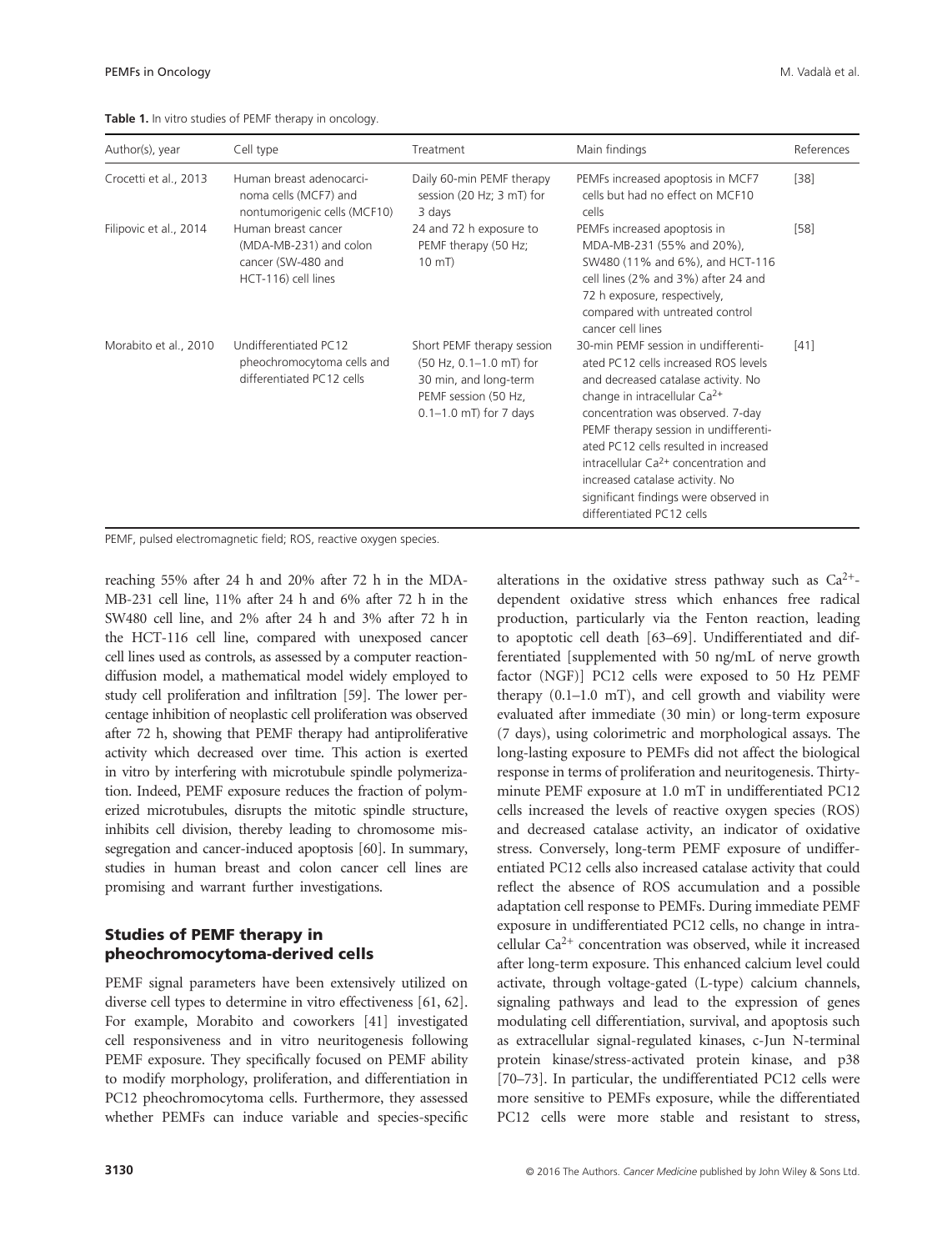probably due to the action of the cell surface NGF receptors such as p75NR [74].

Further studies are necessary to identify the ROS/intracellular  $Ca^{2+}$  cross-talking pathway activated by PEMF therapy. However, the study by Morabito and coworkers supports the hypothesis that ROS and  $Ca^{2+}$  could be the cellular "primum movens" of PEMF therapy-induced effects, as observed in pheochromocytoma cells.

# In Vivo Studies

Several studies investigated the antineoplastic effect of PEMFs using widely employed animal models of several types of cancer, including breast cancer, hepatocellular carcinoma (HCC), and melanoma (Table 2) [4, 48, 75–78].

## PEMF therapy effectiveness in mouse models of breast cancer

PEMF therapy effectiveness on tumor growth and viability has been tested in mouse models of breast cancer. For example, xenograft mouse models are widely used to study breast cancer. This model is obtained by injection of human breast cancer cells including estrogen-negative (MDA-MB-231) and estrogen-positive (MCF7) breast carcinoma cell lines or mouse breast cancer cells including EpH4 mammary epithelial cells or mitogen-activated protein kinase (MEK)-transformed EpH4 cells subcutaneously, intravenously, intracardially, or orthotopically, four times every 5 days, into the mammary fat pad of immunocompromised mice [79, 80]. The injected cells are highly invasive in vitro and tumorigenic when transplanted into the mammary fat pad. After a week from the last injection, the mouse is palpated biweekly for mammary tumors and the dimensions of tumors are measured using an external caliper daily. Mice are euthanized when the tumor size becomes ulcerated with macro-metastases, mainly in liver, bone, and brain [81–84]. For example, EpH4-MEK Bcl2<sup>13</sup> cells  $(1 \times 10^6)$ transfected with a luciferase expression vector (pβP2-PolIIluciferase) were injected into the mammary fat pad in 12 T-cell-immunodeficient Swiss outbred female nude mice (Cr:NIH(S)-*nu/nu*) [85]. Mice were divided into four groups  $(n = 3$  each). Group 1, 2, and 3 were exposed to PEMF therapy (1 Hz, 100 mT) daily for 60, 180, or 360 min, respectively, for 4 weeks, while group 4 did not receive PEMF therapy and was used as control. All mice were monitored for tumor growth by body bioluminescence imaging once every 2 to 4 days for 4 weeks. Then, all the mice were sacrificed and skin, liver, lung, and spleen samples were collected for histopathologic analysis. Mice exposed to PEMFs for 60 and 180 min daily showed a 30% and 70% breast tumor reduction, respectively, at week 4, if compared to baseline. Mice exposed to PEMFs for 360 min daily, showed a suppression of tumor growth at week 4. In summary, this study shows that the time of PEMF exposure is critical to determine its effectiveness. Mice exposed for longer duration (360 min daily for 4 weeks) showed a significant reduction in tumor size, due probabily to the inhibition of angiogenesis that may suppress the formation of blood vessels in tumor tissues, reducing the tumor growth.

# Antineoplastic effect of PEMF therapy in rodent models of hepatocellular carcinoma

Chemically induced HCC is a widely used model of hepatocarcinogenesis that mimics the development of fibrosis and cirrhosis. This model is obtained by intraperitoneal administration of a carcinogenic agent, *N*-diethylnitrosamine (DEN; 50–100 mg/kg mouse body weight) alone or followed by oral administration of a nongenotoxic liver tumor promoter [phenobarbital (PB)]. DEN induces damage to DNA, proteins, and lipids, leading to hepatocyte death [86]. It is hydroxylated to  $\alpha$ hydroxylnitrosamine, mediated by cytochrome P450 enzymes which are primarily located in the centrilobural hepatocytes. Then, an electrophilic ethyldiazonium ion is formed and causes DNA damage by reacting with nucleophiles. Three to four weeks following the last injection, mice receive drinking water containing PB (0.07%) that increases the expression of cytochrome P450, inducing oxidative stress and resulting in HCC development after 6 months from PB administration [86–90]. Emara and coworkers evaluated the safety and effectiveness of PEMFs with different intensity and frequency in a rat model of DEN-induced HCC (75 mg/kg body weight, once a week for 3 weeks) [91]. Sixty rats were divided into six groups: Group 1 (naive rats) received PEMF therapy (2-3 Hz, 0.004 T) for 30 min/day for 6 days/week for 4 weeks; group 2 (naive rats) received PEMF therapy  $(<1$  Hz, 0.6 T) 15 min/day for 6 days/ week for 4 weeks; group 3 (naive rats) was left untreated; group 4 (HCC rats) received PEMF therapy (2-3 Hz, 0.004 T) for 30 min/day for 6 days/week for 4 weeks; group 5 (HCC rats) received PEMF therapy  $(<1$  Hz, 0.6 T) 15 min/day for 6 days/week for 4 weeks; group 6 (HCC rats) was left untreated. No changes in histopathology and dielectric properties of liver tissue were observed in naive rats exposed to PEMFs supporting its safety. In HCC rats exposed to PEMFs, a significant decrease in AFP level (AFP is a serum glycoprotein often elevated in HCC patients and used as a carcinoma marker in the clinic) was reported together with a slight improvement in dielectric properties of liver tissue. These results were confirmed by electron microscopy and histological analysis showing HCC regression. Altogether this evidence supports the antineoplastic activity of PEMF therapy in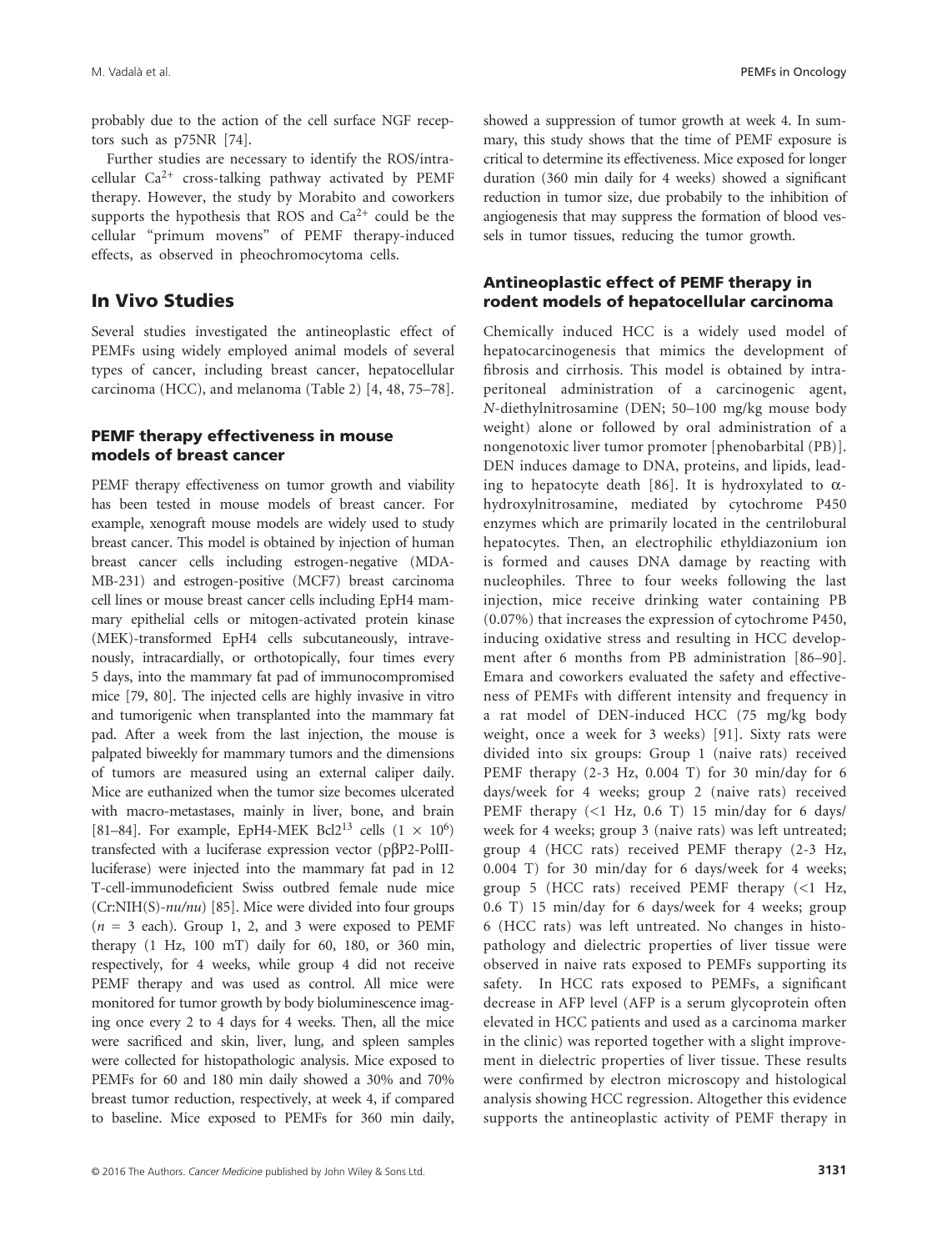#### **Table 2.** In vivo studies of PEMF therapy in oncology.

| Author(s),<br>year         | Animal model (number<br>of animals, study design)                                                                                  | Route of<br>administration                                                                                                                                           | Treatment                                                                                                                                                                                                                                                                                                                                                                                                                                                                                                                                                  | Main findings                                                                                                                                                                                                                                                                                                                                                                                                                  | References |
|----------------------------|------------------------------------------------------------------------------------------------------------------------------------|----------------------------------------------------------------------------------------------------------------------------------------------------------------------|------------------------------------------------------------------------------------------------------------------------------------------------------------------------------------------------------------------------------------------------------------------------------------------------------------------------------------------------------------------------------------------------------------------------------------------------------------------------------------------------------------------------------------------------------------|--------------------------------------------------------------------------------------------------------------------------------------------------------------------------------------------------------------------------------------------------------------------------------------------------------------------------------------------------------------------------------------------------------------------------------|------------|
| Tatarov<br>et al., 2011    | 12 T-cell-<br>immunodeficient<br>Swiss outbred female<br>nude mice (Cr:NIH(S)-<br>nu/nu), divided into 4<br>groups ( $n = 3$ each) | Orthotopic injection<br>of metastatic<br>mouse breast<br>tumor cell line<br>[EpH4-MEK Bcl2 <sup>13</sup><br>cells $(1 \times 10^6)$ ]<br>into the mammary<br>fat pad | Group 1, 2 and 3 were<br>exposed to PEMFs (1 Hz,<br>100 mT) daily for 60, 180, or<br>360 min, respectively, for<br>4 weeks; group 4 did not<br>receive any treatment and<br>was used as control                                                                                                                                                                                                                                                                                                                                                            | Mice exposed for 60 and<br>180 min daily showed a<br>30% and 70% tumor<br>reduction, respectively, at<br>week 4, if compared to<br>baseline                                                                                                                                                                                                                                                                                    | [85]       |
| Emara<br>et al., 2013      | 60 rats (strain not<br>reported) divided into<br>6 groups                                                                          | Intraperitoneal<br>administration of<br>a carcinogenic<br>agent, DEN                                                                                                 | Group 1 (naive rats) received<br>PEMF therapy (2-3 Hz, 0.004<br>T) for 30 min/day for 6 days/<br>week for 4 weeks; group 2<br>(naive rats) received PEMF<br>therapy $(<1$ Hz, 0.6 T) 15<br>min/day for 6 days/week for<br>4 weeks; group 3 (naive<br>rats) was left untreated;<br>group 4 (HCC rats) received<br>PEMF therapy (2-3 Hz, 0.004<br>T) for 30 min/day for 6 days/<br>week for 4 weeks; group 5<br>(HCC rats) received PEMF<br>therapy $(<1$ Hz, 0.6 T) 15<br>min/day for 6 days/week for<br>4 weeks; group 6 (HCC rats)<br>was left untreated. | A significant decrease in<br>serum AFP level and a slight<br>improvement in dielectric<br>properties of liver tissues<br>was observed in HCC rats<br>treated with PEMFs. These<br>results were confirmed by<br>electron microscopy and<br>histological analysis showing<br>HCC regression. No changes<br>in histopathology and<br>dielectric properties of liver<br>tissue were observed in<br>naive rats exposed to<br>PEMFs. | $[91]$     |
| Nuccitelli<br>et al., 2006 | 23 SKH-1 immunocom-<br>petent, hairless, albino<br>mice                                                                            | Single subcutane-<br>ous injection of<br>B <sub>16</sub> murine<br>melanoma cells<br>$(1 \times 10^5)$ on the<br>dorsal side of the<br>mouse ear                     | 30-min PEMF therapy session<br>(0.5 Hz, 0.2 T) three times a<br>day for 6 days                                                                                                                                                                                                                                                                                                                                                                                                                                                                             | All mice exhibited significant<br>pyknosis, shrinkage of the<br>tumor cell nuclei by 54%<br>within a few minutes after<br>PEMF therapy and by 68%<br>within 3 h and reduction in<br>the blood flow in about<br>15 min following PEMF<br>therapy                                                                                                                                                                                | $[95]$     |
| Nuccitelli<br>et al., 2010 | Four female immuno-<br>deficient, hairless,<br>albino Nu/Nu mice                                                                   | Single subcutane-<br>ous injection of<br>murine melanoma<br>cells (B16-F10-<br>eGFP, $1 \times 10^5$ ) on<br>the mouse skin                                          | Daily 6-min PEMF session<br>(5-7 Hz, 0.2 T) for 10 days                                                                                                                                                                                                                                                                                                                                                                                                                                                                                                    | Melanoma cells shrank within<br>an hour post PEMF therapy,<br>exhibiting pyknosis within<br>24 h post treatment.<br>PEMFs-treated mice showed<br>complete remission of<br>melanoma                                                                                                                                                                                                                                             | [100]      |

PEMF, pulsed electromagnetic field; DEN, *N*-diethylnitrosamine; AFP, alpha-fetoprotein; HCC, hepatocellular carcinoma

the rat model of DEN-induced HCC and warrants further investigations.

# PEMF therapy effectiveness in murine melanoma models

The most frequently used murine melanoma model is the syngeneic B16 model. It is obtained by a single subcutaneous injection of  $1 \times 10^5$  B16 murine melanoma cells on the dorsal side of the mouse ear. Melanoma nodules 5–6 mm in diameter develop 7 days post-injection [92–94]. The melanoma model in SKH-1 hairless mice has been used to investigate the effectiveness of PEMF therapy (0.5 Hz, 0.2 T, 30 min/day). Mice (*n* = 23) received 1–3 PEMF treatments daily for 6 days and were monitored for tumor growth, daily, by optical methods, such as transillumination and power Doppler ultrasound reconstructions that display blood flow images for each tumor [95].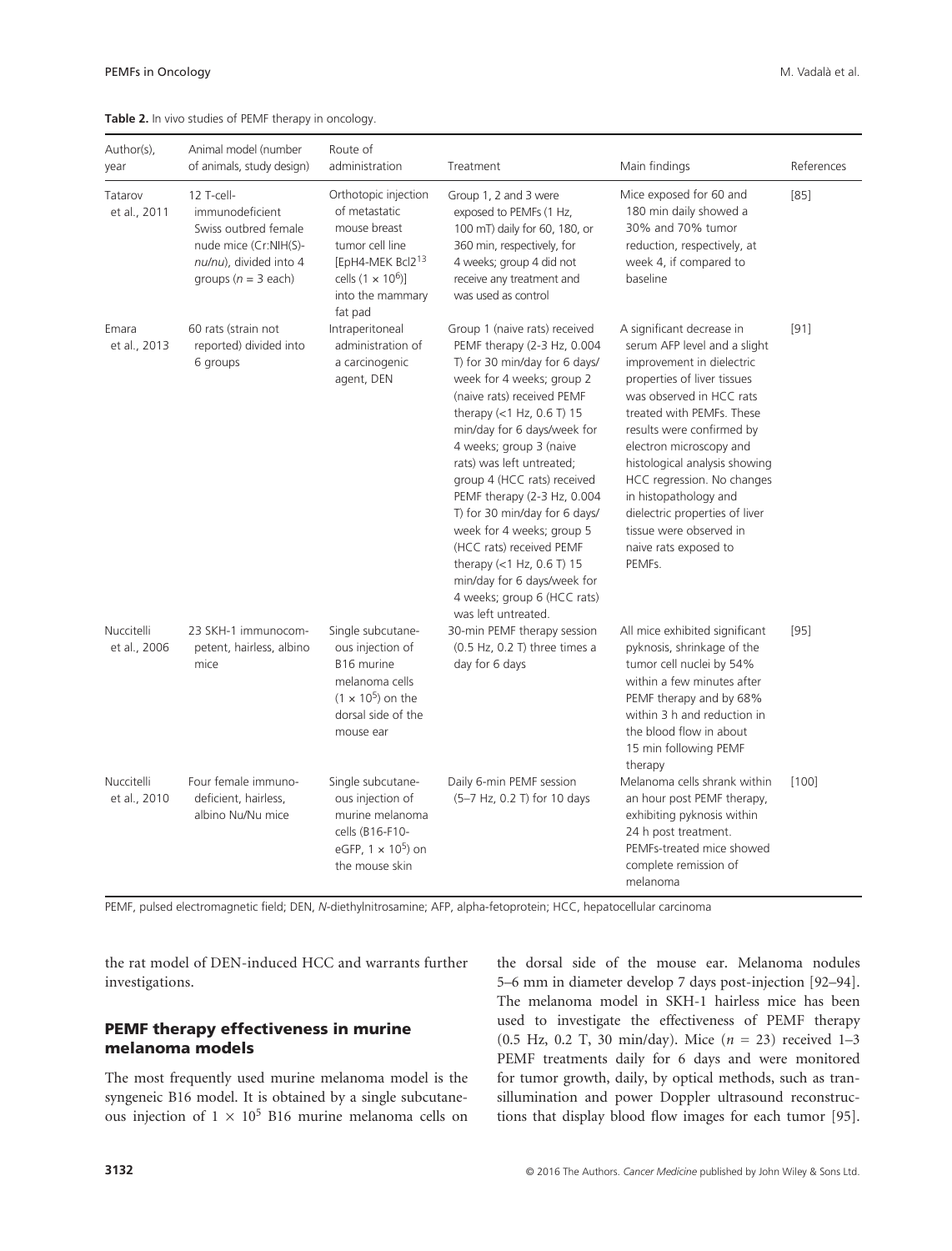Then, all the mice were sacrificed and skin tissues were collected for histopathological analysis. All mice exposed to PEMFs exhibited significant pyknosis, shrinkage of the tumor cell nuclei by 54% within a few minutes after PEMF therapy and by 68% within 3 h and reduction in the blood flow in about 15 min following PEMF therapy. These effects may be due to PEMF therapy that stimulates murine melanoma to self-destruct by triggering rapid pyknosis of tumor cell nuclei and reducing blood flow [96–99]. A further study [100] optimized the PEMF therapy parameters pulse number, amplitude, and frequency to completely suppress melanoma with a single treatment. In this study, four female immunodeficient, hairless, albino Nu/Nu mice received a single PEMF treatment for 6 min using the following parameters: 2.700 pulses, amplitude of 30 kV/ cm and frequency of 5–7 Hz for 10 days. After 2–4 weeks, mice were sacrificed and skin samples were processed for histology. Melanoma cells shrank within an hour post PEMF therapy, exhibiting pyknosis within 24 h post PEMFs and showing a complete remission of melanoma in all the mice, as assessed by in vivo imaging (transillumination and photography). To evaluate the safety of PEMF therapy, the authors recorded the physiological parameters and introduced a miniature thermocouple into the tumor for simultaneous measurement of intratumoral temperature during PEMF treatment; body temperature and systolic blood pressure showed no significant changes, while the intratumoral temperature was  $\sim 6-7$ °C, evidencing that, by limiting the frequency to 7 Hz or less, it was possible to avoid heating the tumor to hyperthermia temperatures potentially leading to damage of the surrounding tissues. Evidence of efficacy of a single PEMF treatment on mouse skin cancer resulting in suppression of tumor growth and induction of apoptosis is promising for translational applications.

# Clinical Studies

The use of PEMF therapy in oncology is still limited (Table 3) [4]. The first study utilizing PEMF therapy was conducted by Barbault and coworkers who hypothesized that a combination of specific frequencies, defined tumorspecific frequencies, may display therapeutic effectiveness for localized treatment of tumors [15]. They identified a total of 1524 tumor-specific frequencies, ranging from 0.1 to 114 kHz, consisting in the measurement of variations in skin electrical resistance, pulse amplitude, and blood pressure in 163 patients affected by different types of cancer including brain tumors, colorectal cancer, HCC carcinoma, pancreatic, colorectal, ovarian, breast, prostate, lung, thyroid, and bladder cancer and exposed to the radiofrequency system. Self-administered PEMF therapy for 60 min, three times a day, for an average of 278.4 months was offered to only 28 patients with advanced cancer (breast cancer  $[n = 7]$ , ovarian cancer  $[n = 5]$ , pancreatic cancer  $[n = 3]$ , colorectal cancer  $[n = 2]$ , prostate cancer  $[n = 2]$ , glioblastoma multiforme  $[n = 1]$ , HCC carcinoma  $[n = 1]$ , mesothelioma  $[n = 1]$ , neuroendocrine tumor  $[n = 1]$ , non-small-cell lung cancer  $[n = 1]$ , oligodendroglioma  $[n = 1]$ , small-cell lung cancer  $[n = 1]$ , sarcoma  $[n = 1]$ and thyroid tumor  $[n = 1]$ ). None of the patients who received PEMF therapy reported any side effects; four patients presented stable disease for 3 years (thyroid cancer with biopsy-proven lung metastases), 6 months (mesothelioma metastatic to the abdomen), 5 months (non-small-cell lung cancer), and 4 months (pancreatic cancer with biopsyproven liver metastases), respectively.

PEMF therapy has also been employed for the treatment of HCC. Therapies for this disease are needed, especially for patients at an advanced disease stage who cannot tolerate chemotherapy or intrahepatic interventions because of impaired liver function [101]. The feasibility of PEMF therapy for treatment of HCC has also been investigated in a single-group, open-label, phase I/II clinical study [102]. Forty-one patients with advanced HCC received very low levels of PEMFs modulated at HCCspecific frequencies (100 Hz–21 kHz) and received threedaily 60 min outpatient treatments. No adverse reactions were observed during PEMF treatment. Five patients reported complete disappearance and two patients reported decrease in pain shortly after beginning of treatment. Four patients showed a partial response to treatment, while 16 patients (39%) had stable disease for more than 12 weeks. This study shows that PEMF therapy provides a safe and well-tolerated treatment, as well as evidence of antineoplastic effects in patients with HCC.

In summary, encouraging findings warrant randomized clinical studies to determine the effectiveness of amplitudemodulated PEMF therapy that can delay cancer progression and increase overall survival in patients. The increased knowledge of tumor-specific frequencies and the preliminary evidence that additional tumor-specific frequencies may yield a therapeutic benefit provide a strong rationale for the novel concept that administration of a large number of these frequencies may result in successful long-term disease management.

# Discussion and Conclusions

In vitro studies support antineoplastic and antiangiogenic effects of PEMF therapy. Several mechanisms of PEMF therapy have been elucidated. For example, PEMFs inhibit cancer growth by disrupting the mitotic spindle in a process mediated by interference of spindle tubulin orientation and induction of dielectrophoresis. Furthermore, PEMF therapy modulates gene expression and protein synthesis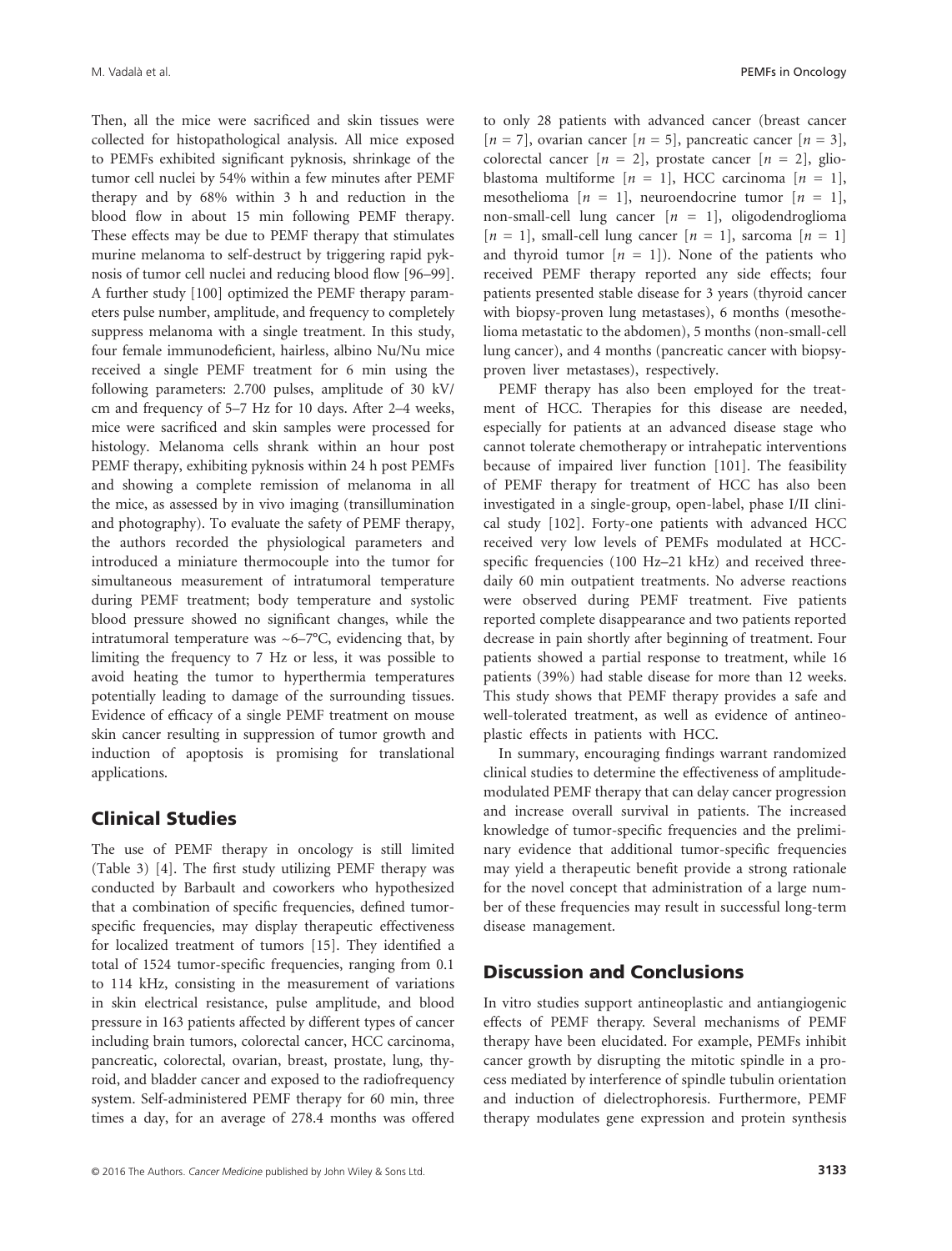| Author(s),<br>year       | Study design                                                   | Number<br>$\circ$ f<br>patients | Pathology                                                                                                                                                                                              | Treatment                                                                                            | Outcomes                                                                                                                                                                                                                                                                                                                                                   | Side<br>effects  | References |
|--------------------------|----------------------------------------------------------------|---------------------------------|--------------------------------------------------------------------------------------------------------------------------------------------------------------------------------------------------------|------------------------------------------------------------------------------------------------------|------------------------------------------------------------------------------------------------------------------------------------------------------------------------------------------------------------------------------------------------------------------------------------------------------------------------------------------------------------|------------------|------------|
| Barbault<br>et al., 2009 | Compassionate<br>and<br>investigational<br>clinical trial      | 28                              | Glioblastoma<br>multiforme.<br>mesothelioma,<br>oligodendroglioma,<br>sarcoma, HCC and<br>breast, colorectal,<br>lung, neuroendo-<br>crine, ovarian,<br>pancreatic,<br>prostate and<br>thyroid cancers | 60-min PEMF<br>session<br>$(0.1 Hz -$<br>114 kHz, 1.5 T)<br>three times a<br>day for<br>278.4 months | One patient with<br>thyroid cancer, one<br>patient with<br>mesothelioma<br>metastatic to the<br>abdomen, one<br>patient with<br>non-small-cell lung<br>cancer and one<br>patient with<br>pancreatic cancer<br>with biopsy-proven<br>liver metastases<br>presented stable<br>disease for 3 years,<br>6 months,<br>5 months and<br>4 months,<br>respectively | None<br>reported | $[15]$     |
| Costa et al.,<br>2007    | A single-group,<br>open-label,<br>phase I/II<br>clinical trial | 41                              | Advanced HCC                                                                                                                                                                                           | Daily 60-min<br>PEMF session<br>(100 Hz-<br>21 kHz, 1.5 T)<br>three times a<br>day for<br>6 months   | Five patients<br>reported complete<br>disappearance and<br>two patients<br>reported decrease<br>in pain shortly after<br>treatment. Four<br>patients showed a<br>partial response to<br>treatment, while 16<br>patients had stable<br>disease for more<br>than 12 weeks                                                                                    | None<br>reported | [102]      |

**Table 3.** Clinical studies of PEMF therapy in oncology.

PEMF, pulsed electromagnetic field; HCC, hepatocellular carcinoma.

interacting with specific DNA sequences within gene promoter regions [18, 38, 40, 41, 58, 103]. In addition, PEMFs inhibit angiogenesis in tumor tissues, suppressing tumor vascularization and reducing tumor growth, as shown by in vivo studies [95-99, 104].

The specific claim, supported by the described in vivo studies, is that all treated groups showed slower tumor growth rate if compared with untreated control group, confirming that PEMF therapy can modulate the physiology and electrochemistry of cancer cells and influence cell membrane systems and mitosis. In addition, PEMFs induce some changes in membrane transport capacity through impacting the osmotic potential, ionic valves and leading to reduction in cellular stress factors, increase in the rate of DNA transcription, and modulation of immune response [105].

PEMFs have also an immunomodulatory effect, as supported by in vivo evidence showing an increase in tumor necrosis factor alpha levels that induce an anti-tumoral response, leading to the activation of a proapoptotic pathway induced by caspase-8 interaction with Fas-associated death domain, in the spleen of the murine melanoma mouse model after a 16-day therapy [78]. Changes in blood pressure, skin electrical resistance, and pulse amplitude in 163 oncology patients exposed to tumor-specific PEMF frequencies have also been reported suggesting that PEMF therapy does not only target neoplastic cells, but may also have systemic effects [15]. However, long-term PEMF treatment in HCC patients is not toxic, confirming the safety of PEMF therapy that employs 100,000 times lower frequencies if compared with radiofrequency ablation that is also employed for treatment of HCC [55].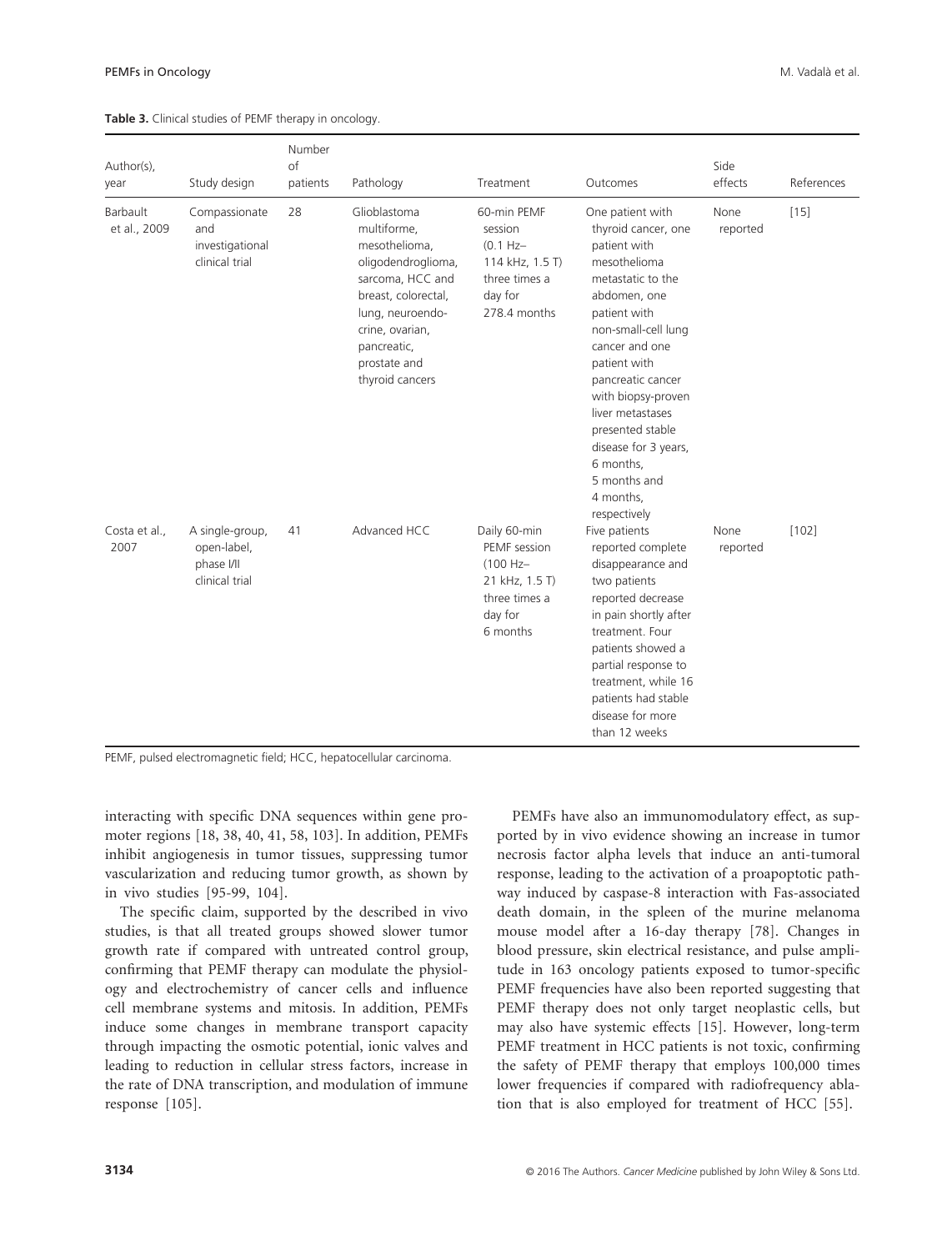In conclusion, only two clinical studies have used PEMF therapy for cancer treatment. These studies show that PEMF therapy is safe and promising compared to other available cancer therapies. In the future, PEMFs could be used not only as primary therapy but also in combination with other common antineoplastic therapies. Given that new portable and affordable PEMF devices are increasingly available on the market, future controlled clinical studies are expected to further determine the potential of PEMF therapy in oncology.

# Acknowledgments

JCMM acknowledges CONACyT for membership.

# Conflict of Interest

The authors certify that there is no conflict of interest with any financial organization regarding the material discussed in the manuscript.

## **References**

- 1. Arteaga, C. L., P. C. Adamson, J. A. Engelman, M. Foti, R. B. Gaynor, S. G. Hilsenbeck, et al. 2014. AACR cancer progress report 2014. Clin. Cancer Res. 20(19 Suppl.):S1–S112.
- 2. Woods, R. R. C. M., and A. J. Coldman. 2015. Cancer incidence in British Columbia expected to grow by 57% from 2012 to 2030. B. C. Med. J. 5:190–196.
- 3. Fischer, G., R. B. Pelka, and J. Barovic. 2005. [Adjuvant treatment of knee osteoarthritis with weak pulsing magnetic fields. Results of a placebo-controlled trial prospective clinical trial]. Z. Orthop. Ihre Grenzgeb. 143:544–550.
- 4. Verginadis, I. V. A., I. Karagounis, Y. Simos, D. Peschos, S. Karkabounas, and A. Evangelou. 2012. Beneficial effects of electromagnetic radiation in Cancer. *Electromagnetic Radiation*; in tech.
- 5. Wang, Z. M., G. X. Wang, S. M. Wang, A. Bassi, M. Khalid, K. H. Schoenbach, et al. 2006. Early response genes to DNA damage by nanosecond pulsed electric fields. IEEE Trans. Plasma Sci. 28:206–223.
- 6. Tofani, S., D. Barone, M. Cintorino, M. M. de Santi, A. Ferrara, R. Orlassino, et al. 2001. Static and ELF magnetic fields induce tumor growth inhibition and apoptosis. Bioelectromagnetics 22:419–428.
- 7. Coates, A., S. Abraham, S. B. Kaye, T. Sowerbutts, C. Frewin, R. M. Fox, et al. 1983. On the receiving end–patient perception of the side-effects of cancer chemotherapy. Eur. J. Cancer Clin. Oncol. 19:203–208.
- 8. Schagen, S. B., M. J. Muller, W. Boogerd, G. J. Mellenbergh, and F. S. van Dam. 2006. Change in cognitive function after chemotherapy: a prospective

longitudinal study in breast cancer patients. J. Natl. Cancer Inst. 98:1742–1745.

- 9. Winocur, G., J. Vardy, M. A. Binns, L. Kerr, and I. Tannock. 2006. The effects of the anti-cancer drugs, methotrexate and 5-fluorouracil, on cognitive function in mice. Pharmacol. Biochem. Behav. 85:66–75.
- 10. Reiriz, A. B., G. K. Reolon, T. Preissler, J. O. Rosado, J. A. Henriques, R. Roesler, et al. 2006. Cancer chemotherapy and cognitive function in rodent models: memory impairment induced by cyclophosphamide in mice. Clin. Cancer Res. 12:5000; author reply 00-1.
- 11. Joshi, G., R. Sultana, J. Tangpong, M. P. Cole, D. K. St Clair, M. Vore, et al. 2005. Free radical mediated oxidative stress and toxic side effects in brain induced by the anti cancer drug adriamycin: insight into chemobrain. Free Radic. Res. 39:1147–1154.
- 12. Belldegrun, A., D. E. Webb, H. A. Austin III, S. M. Steinberg, D. E. White, W. M. Linehan, et al. 1987. Effects of interleukin-2 on renal function in patients receiving immunotherapy for advanced cancer. Ann. Intern. Med. 106:817–822.
- 13. al-Mefty, O., J. E. Kersh, A. Routh, and R. R. Smith. 1990. The long-term side effects of radiation therapy for benign brain tumors in adults. J. Neurosurg. 73:502–512.
- 14. Stege, R. 2000. Potential side-effects of endocrine treatment of long duration in prostate cancer. Prostate Suppl. 10:38–42.
- 15. Barbault, A., F. P. Costa, B. Bottger, R. F. Munden, F. Bomholt, N. Kuster, et al. 2009. Amplitude-modulated electromagnetic fields for the treatment of cancer: discovery of tumor-specific frequencies and assessment of a novel therapeutic approach. J. Exp. Clin. Cancer Res. 28:51.
- 16. Evangelou, A., I. Toliopoulos, C. Giotis, A. Metsios, I. Verginadis, Y. Simos, et al. 2011. Functionality of natural killer cells from end-stage cancer patients exposed to resonant electromagnetic fields. Electromagn. Biol. Med. 30:46–56.
- 17. Ronchetto, F., D. Barone, M. Cintorino, M. Berardelli, S. Lissolo, R. Orlassino, et al. 2004. Extremely low frequency-modulated static magnetic fields to treat cancer: a pilot study on patients with advanced neoplasm to assess safety and acute toxicity. Bioelectromagnetics 25:563–571.
- 18. Kirson, E. D., V. Dbaly, F. Tovarys, J. Vymazal, J. F. Soustiel, A. Itzhaki, et al. 2007. Alternating electric fields arrest cell proliferation in animal tumor models and human brain tumors. Proc. Natl. Acad. Sci. USA 104:10152–10157.
- 19. Committee on the Use of Complementary and Alternative Medicine by the American Public. 2005. Pp. 1–360. Complementary and Alternative Medicine in the United States. National Academies Press.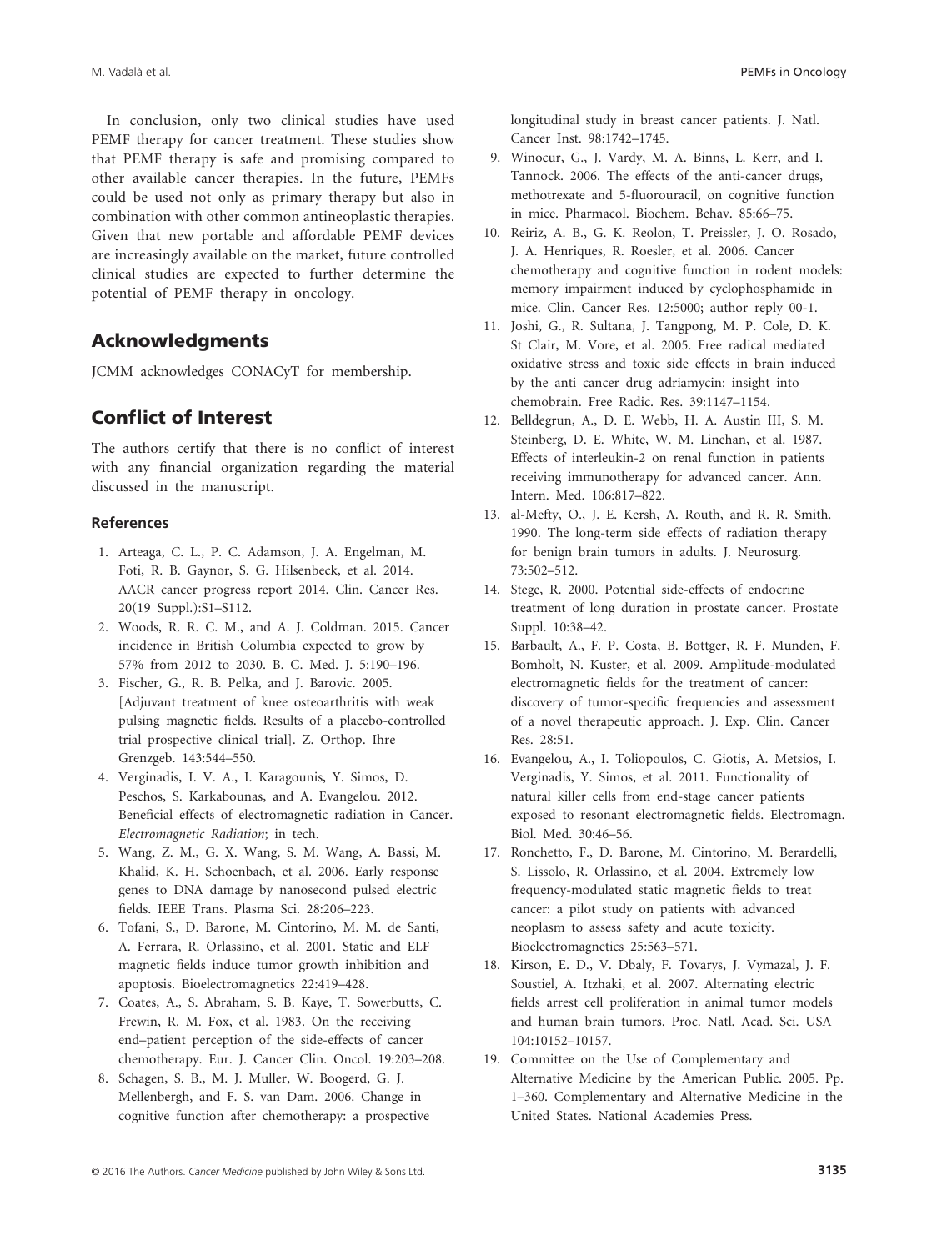- 20. Weiger, W. A., M. Smith, H. Boon, M. A. Richardson, T. J. Kaptchuk, and D. M. Eisenberg. 2002. Advising patients who seek complementary and alternative medical therapies for cancer. Ann. Intern. Med. 137:889–903.
- 21. Adams, J., D. W. Sibbritt, G. Easthope, and A. F. Young. 2003. The profile of women who consult alternative health practitioners in Australia. Med. J. Aust. 179:297–300.
- 22. Chrystal, K., S. Allan, G. Forgeson, and R. Isaacs. 2003. The use of complementary/alternative medicine by cancer patients in a New Zealand regional cancer treatment centre. N. Z. Med. J. 116:U296.
- 23. Lee, M. M., J. S. Chang, B. Jacobs, and M. R. Wrensch. 2002. Complementary and alternative medicine use among men with prostate cancer in 4 ethnic populations. Am. J. Public Health 92:1606–1609.
- 24. Eisenberg, D. M., R. B. Davis, S. L. Ettner, S. Appel, S. Wilkey, M. Van Rompay, et al. 1998. Trends in alternative medicine use in the United States, 1990- 1997: results of a follow-up national survey. JAMA 280:1569–1575.
- 25. Chang, K. H., R. Brodie, M. A. Choong, K. J. Sweeney, and M. Kerin. 2011. Complementary and alternative medicine use in oncology: a questionnaire survey of patients and health care professionals. BMC Cancer 11:196.
- 26. Barrie, R. C., and G. Deng. 2004. Complementary and alternative therapies for cancer. Oncologist 9:80–89.
- 27. Zimmerman, J. W., H. Jimenez, M. J. Pennison, I. Brezovich, D. Morgan, A. Mudry, et al. 2013. Targeted treatment of cancer with radiofrequency electromagnetic fields amplitude-modulated at tumor-specific frequencies. Chin. J. Cancer 32:573–581.
- 28. Lu, W., E. Dean-Clower, A. Doherty-Gilman, and D. S. Rosenthal. 2008. The value of acupuncture in cancer care. Hematol. Oncol. Clin. North Am. 22:631–648, viii.
- 29. Azeemi, S. T., and S. M. Raza. 2005. A critical analysis of chromotherapy and its scientific evolution. Evid. Based Complement. Alternat. Med. 2:481–488.
- 30. Miles, P. 2007. Reiki for mind, body, and spirit support of cancer patients. Adv. Mind Body Med. 22:20–26.
- 31. Iannitti, T., G. Fistetto, A. Esposito, V. Rottigni, and B. Palmieri. 2013. Pulsed electromagnetic field therapy for management of osteoarthritis-related pain, stiffness and physical function: clinical experience in the elderly. Clin. Interv. Aging 8:1289–1293.
- 32. Vadala, M., A. Vallelunga, L. Palmieri, B. Palmieri, J. C. Morales-Medina, and T. Iannitti. 2015. Mechanisms and therapeutic applications of electromagnetic therapy in Parkinson's disease. Behav. Brain Funct. 11:26.
- 33. Ryang We, S., Y. H. Koog, K. I. Jeong, and H. Wi. 2013. Effects of pulsed electromagnetic field on knee

osteoarthritis: a systematic review. Rheumatology (Oxford) 52:815–824.

- 34. Strauch, B., C. Herman, R. Dabb, L. J. Ignarro, and A. A. Pilla. 2009. Evidence-based use of pulsed electromagnetic field therapy in clinical plastic surgery. Aesthet. Surg. J. 29:135–143.
- 35. Elson, E. I. 2009. The little explored efficacy of magnetic fields in cancer treatment and postulation of the mechanism of action. Electromagn. Biol. Med. 28:275–282.
- 36. Repacholi, M. H., and B. Greenebaum. 1999. Interaction of static and extremely low frequency electric and magnetic fields with living systems: health effects and research needs. Bioelectromagnetics 20:133–160.
- 37. Organization WH. Electromagnetic fields and public health exposure to extremely low frequency fields. 2012.
- 38. Crocetti, S., C. Beyer, G. Schade, M. Egli, J. Frohlich, and A. Franco-Obregon. 2013. Low intensity and frequency pulsed electromagnetic fields selectively impair breast cancer cell viability. PLoS One 8:e72944.
- 39. Cameron, I. L., L. Z. Sun, N. Short, W. E. Hardman, and C. D. Williams. 2005. Therapeutic electromagnetic field (TEMF) and gamma irradiation on human breast cancer xenograft growth, angiogenesis and metastasis. Cancer Cell Int. 5:23.
- 40. Zimmerman, J. W., M. J. Pennison, I. Brezovich, N. Yi, C. T. Yang, R. Ramaker, et al. 2012. Cancer cell proliferation is inhibited by specific modulation frequencies. Br. J. Cancer 106:307–313.
- 41. Morabito, C., S. Guarnieri, G. Fano, and M. A. Mariggio. 2010. Effects of acute and chronic low frequency electromagnetic field exposure on PC12 cells during neuronal differentiation. Cell. Physiol. Biochem. 26:947–958.
- 42. Chen, Y. C., C. C. Chen, W. Tu, Y. T. Cheng, and F. G. Tseng. 2010. Design and fabrication of a microplatform for the proximity effect study of localized ELF-EMF on the growth of in vitro HeLa and PC-12 cells. J. Micromech. Microeng. 20:12
- 43. Tuffet, S., R. de Seze, J. M. Moreau, and B. Veyret. 1993. Effects of a strong pulsed magnetic field on the proliferation of tumour cells in vitro. Bioelectrochem. Bioenerg. 30:151–160.
- 44. Sadeghipour, R., S. Ahmadian, B. Bolouri, Y. Pazhang, and M. Shafiezadeh. 2012. Effects of extremely low-frequency pulsed electromagnetic fields on morphological and biochemical properties of human breast carcinoma cells (T47D). Electromagn. Biol. Med. 31:425–435.
- 45. Loja, T., O. Stehlikova, L. Palko, K. Vrba, I. Rampl, and M. Klabusay. 2014. Influence of pulsed electromagnetic and pulsed vector magnetic potential field on the growth of tumor cells. Electromagn. Biol. Med. 33:190–197.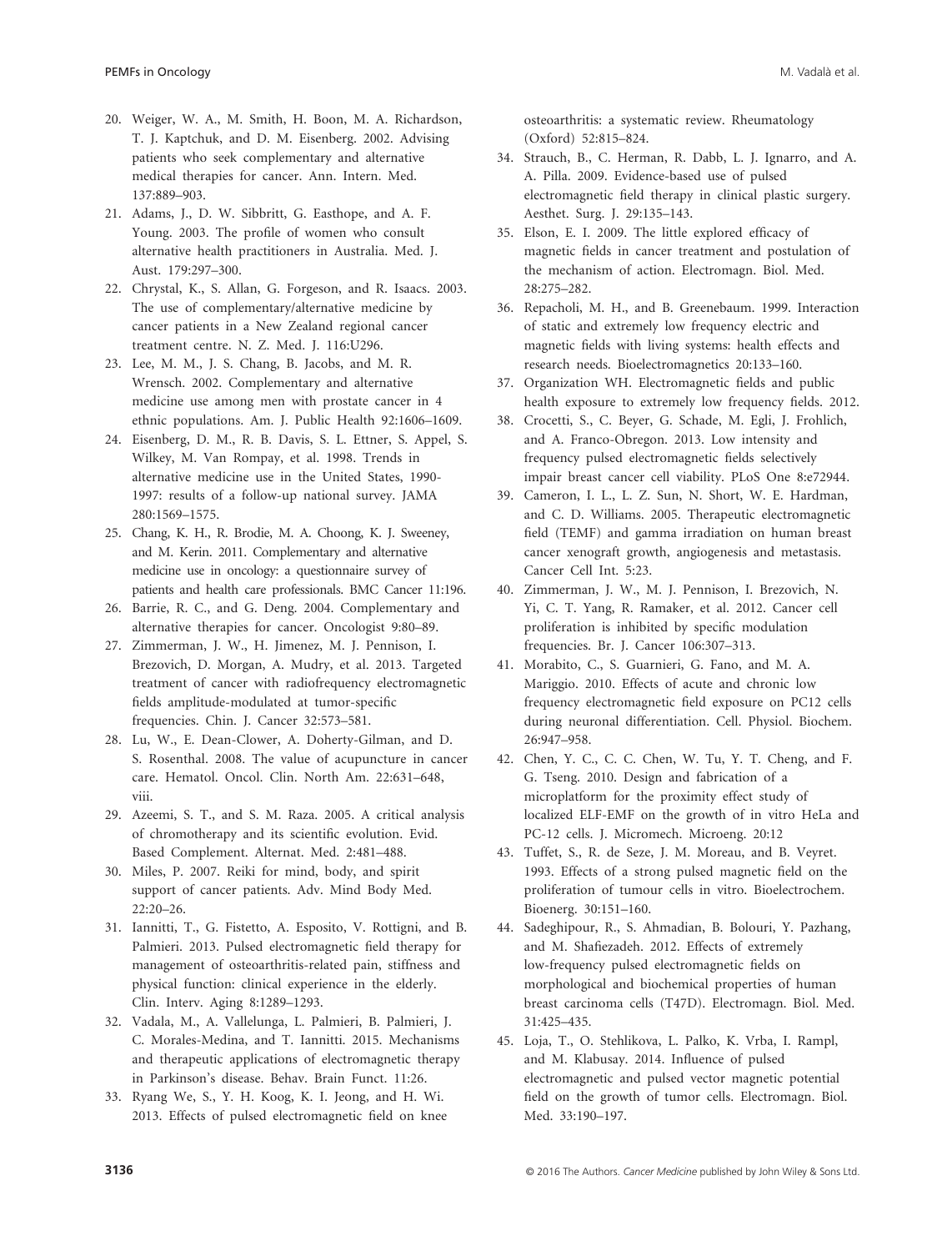- 46. Fang, M., H. Zhang, and S. Xue. 1998. Role of calcium in apoptosis of HL-60 cells induced by harringtonine. Sci. China C Life Sci. 41:600–607.
- 47. da Silva, C. P., C. R. de Oliveira, M. da Conceicao, and P. de Lima. 1996. Apoptosis as a mechanism of cell death induced by different chemotherapeutic drugs in human leukemic T-lymphocytes. Biochem. Pharmacol. 51:1331–1340.
- 48. Zhang, X., H. Zhang, C. Zheng, C. Li, and W. Xiong. 2002. Extremely low frequency (ELF) pulsed-gradient magnetic fields inhibit malignant tumour growth at different biological levels. Cell Biol. Int. 26:599–603.
- 49. Harris, P. A., J. Lamb, B. Heaton, and D. N. Wheatley. 2002. Possible attenuation of the G2 DNA damage cell cycle checkpoint in HeLa cells by extremely low frequency (ELF) electromagnetic fields. Cancer Cell Int. 2:3.
- 50. DeHaven, C. 2014. Chemotherapy and radiotherapy effects on the skin. Plast. Surg. Nurs. 34:192–195.
- 51. Corcos, D. 2013. Toward a universal treatment for cancer: cell inflation assisted chemotherapy. Cancer Med. 2:421–426.
- 52. Barton-Burke, M., G. M. Wilkes, and K. Ingwersen. 2001. P. 778 *in* Cancer chemotherapy: a nursing process approach. Jones & Bartlett Learning Publishers.
- 53. Barton-Burke, M., and G. M. Wilkes. 2004. Pp. 1–376 *in* Cancer therapies. Jones & Bartlett Learning Publishers.
- 54. Crocetti, S., F. Piantelli, and C. Leonzio. 2011. Selective destabilization of tumor cells with pulsed electric and magnetic sequences: a preliminary report. Electromagn. Biol. Med. 30:128–135.
- 55. Costa, F. P., A. C. de Oliveira, R. Meirelles, M. C. Machado, T. Zanesco, R. Surjan, et al. 2011. Treatment of advanced hepatocellular carcinoma with very low levels of amplitude-modulated electromagnetic fields. Br. J. Cancer 105:640–648.
- 56. Radeva, M., and H. Berg. 2004. Differences in lethality between cancer cells and human lymphocytes caused by LF-electromagnetic fields. Bioelectromagnetics 25:503–507.
- 57. Koh, E. K., B. K. Ryu, D. Y. Jeong, I. S. Bang, M. H. Nam, and K. S. Chae. 2008. A 60-Hz sinusoidal magnetic field induces apoptosis of prostate cancer cells through reactive oxygen species. Int. J. Radiat. Biol. 84:945–955.
- 58. Filipovic, N. D. T., M. Radovic, D. Cvetkovic, M. Curcic, S. Markovic, A. Peulic, et al. 2014. Electromagnetic field investigation on different cancer cell lines. Cancer Cell Int. 14:1–10.
- 59. Swanson, K. R., C. Bridge, J. D. Murray, and E. C. Alvord Jr.. 2003. Virtual and real brain tumors: using mathematical modeling to quantify glioma growth and invasion. J. Neurol. Sci. 216:1–10.
- 60. Filipovic, N. D., A. S. Peulic, N. D. Zdravkovic, V. M. Grbovic-Markovic, and A. J. Jurisic-Skevin. 2011. Transient finite element modeling of functional electrical stimulation. Gen. Physiol. Biophys. 30:59–65.
- 61. Simko, M. 2007. Cell type specific redox status is responsible for diverse electromagnetic field effects. Curr. Med. Chem. 14:1141–1152.
- 62. Coskun, S., B. Balabanli, A. Canseven, and N. Seyhan. 2009. Effects of continuous and intermittent magnetic fields on oxidative parameters in vivo. Neurochem. Res. 34:238–243.
- 63. Grassi, C., M. D'Ascenzo, A. Torsello, G. Martinotti, F. Wolf, A. Cittadini, et al. 2004. Effects of 50 Hz electromagnetic fields on voltage-gated  $Ca^{2+}$  channels and their role in modulation of neuroendocrine cell proliferation and death. Cell Calcium 35:307–315.
- 64. Liboff, A. R., S. Cherng, K. A. Jenrow, and A. Bull. 2003. Calmodulin-dependent cyclic nucleotide phosphodiesterase activity is altered by 20 microT magnetostatic fields. Bioelectromagnetics 24:32–38.
- 65. Manikonda, P. K., P. Rajendra, D. Devendranath, B. Gunasekaran, B. Channakeshava, R. S. Aradhya, et al. 2007. Influence of extremely low frequency magnetic fields on  $Ca^{2+}$  signaling and NMDA receptor functions in rat hippocampus. Neurosci. Lett. 413:145–149.
- 66. Morabito, C., F. Rovetta, M. Bizzarri, G. Mazzoleni, G. Fano, and M. A. Mariggio. 2010. Modulation of redox status and calcium handling by extremely low frequency electromagnetic fields in C2C12 muscle cells: a real-time, single-cell approach. Free Radic. Biol. Med. 48:579–589.
- 67. Vyklicky, L., Jr.. 1993. Calcium-mediated modulation of N-methyl-D-aspartate (NMDA) responses in cultured rat hippocampal neurones. J. Physiol. 470:575–600.
- 68. Mariggiò, M. A., C. Morabito, G. Fanò Illic', F. Cuccurullo, C. Di Ilio. 2006. Extremely low frequency electromagnetic fields and oxidative stress in excitable cell lines. Biol. Eff. Electromagn. Fields 4(1):1043–1050.
- 69. Barrera-Garcia, A., T. O'Hara, F. Galvan-Magana, L. C. Mendez-Rodriguez, J. M. Castellini, and T. Zenteno-Savin. 2013. Trace elements and oxidative stress indicators in the liver and kidney of the blue shark (*Prionace glauca*). Comp. Biochem. Physiol. A Mol. Integr. Physiol. 165:483–490.
- 70. Nicotera, P., and S. Orrenius. 1998. The role of calcium in apoptosis. Cell Calcium 23:173–180.
- 71. Bito, H., K. Deisseroth, and R. W. Tsien. 1997.  $Ca<sup>2+</sup>$ -dependent regulation in neuronal gene expression. Curr. Opin. Neurobiol. 7:419–429.
- 72. Morgado-Valle, C., L. Verdugo-Diaz, D. E. Garcia, C. Morales-Orozco, and R. Drucker-Colin. 1998. The role of voltage-gated  $Ca^{2+}$  channels in neurite growth of cultured chromaffin cells induced by extremely low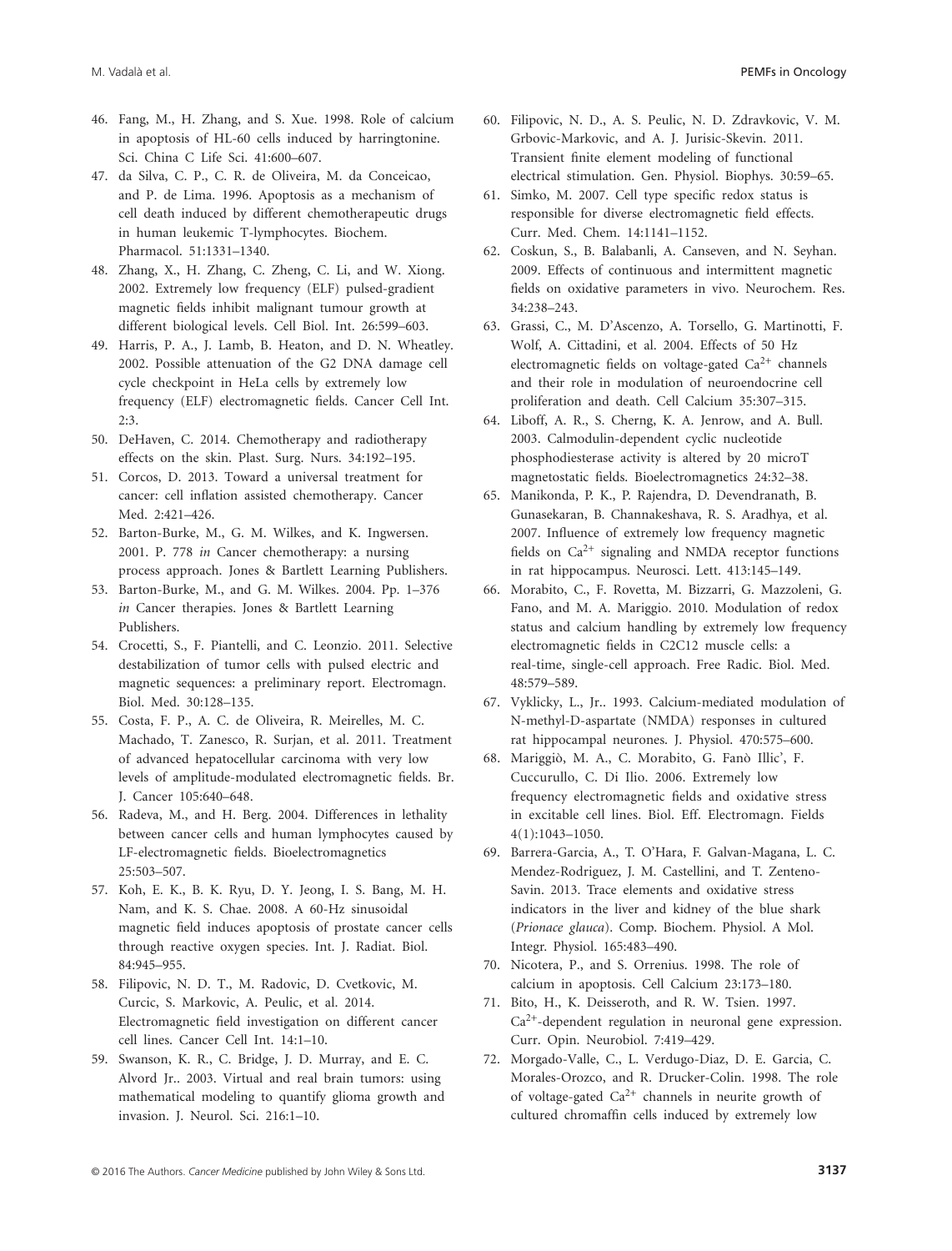frequency (ELF) magnetic field stimulation. Cell Tissue Res. 291:217–230.

- 73. Dolmetsch, R. E., U. Pajvani, K. Fife, J. M. Spotts, and M. E. Greenberg. 2001. Signaling to the nucleus by an L-type calcium channel-calmodulin complex through the MAP kinase pathway. Science 294:333–339.
- 74. Ingraham, C. A., and N. F. Schor. 2009. Necdin and TrkA contribute to modulation by p75NTR of resistance to oxidant stress. Exp. Cell Res. 315:3532–3542.
- 75. Wang, Z., P. Yang, H. Xu, A. Qian, L. Hu, and P. Shang. 2009. Inhibitory effects of a gradient static magnetic field on normal angiogenesis. Bioelectromagnetics 30:446–453.
- 76. Tofani, S., M. Cintorino, D. Barone, M. Berardelli, M. M. De Santi, A. Ferrara, et al. 2002. Increased mouse survival, tumor growth inhibition and decreased immunoreactive p53 after exposure to magnetic fields. Bioelectromagnetics 23:230–238.
- 77. Williams, C. D., M. S. Markov, W. E. Hardman, and I. L. Cameron. 2001. Therapeutic electromagnetic field effects on angiogenesis and tumor growth. Anticancer Res. 21(6A):3887–3891.
- 78. Yamaguchi, S., M. Ogiue-Ikeda, M. Sekino, and S. Ueno. 2006. Effects of pulsed magnetic stimulation on tumor development and immune functions in mice. Bioelectromagnetics 27:64–72.
- 79. Tofani, S., D. Barone, S. Peano, P. Ossola, F. Ronchetto, and M. Cintorino. 2002. Anticancer activity by magnetic fields: inhibition of metastatic spread and growth in a breast cancer model. Trans. Plasma Sci. 30:1552–1557.
- 80. Berg, H., B. Gunther, I. Hilger, M. Radeva, N. Traitcheva, and L. Wollweber. 2010. Bioelectromagnetic field effects on cancer cells and mice tumors. Electromagn. Biol. Med. 29:132–143.
- 81. Pinkas, J., and P. Leder. 2002. MEK1 signaling mediates transformation and metastasis of EpH4 mammary epithelial cells independent of an epithelial to mesenchymal transition. Cancer Res. 62:4781–4790.
- 82. Reichmann, E., H. Schwarz, E. M. Deiner, I. Leitner, M. Eilers, J. Berger, et al. 1992. Activation of an inducible c-FosER fusion protein causes loss of epithelial polarity and triggers epithelial-fibroblastoid cell conversion. Cell 71:1103–1116.
- 83. Pinkas, J., S. S. Martin, and P. Leder. 2004. Bcl-2 mediated cell survival promotes metastasis of EpH4 betaMEKDD mammary epithelial cells. Mol. Cancer Res. 2:551–556.
- 84. Iorns, E., K. Drews-Elger, T. M. Ward, S. Dean, J. Clarke, D. Berry, et al. 2012. A new mouse model for the study of human breast cancer metastasis. PLoS One 7:e47995.
- 85. Tatarov, I., A. Panda, D. Petkov, K. Kolappaswamy, K. Thompson, A. Kavirayani, et al. 2011. Effect of

magnetic fields on tumor growth and viability. Comp. Med. 61:339–345.

- 86. Heindryckx, F., I. Colle, and H. Van Vlierberghe. 2009. Experimental mouse models for hepatocellular carcinoma research. Int. J. Exp. Pathol. 90:367–386.
- 87. Goldfarb, S., T. D. Pugh, H. Koen, and Y. Z. He. 1983. Preneoplastic and neoplastic progression during hepatocarcinogenesis in mice injected with diethylnitrosamine in infancy. Environ. Health Perspect. 50:149–161.
- 88. Koen, H., T. D. Pugh, and S. Goldfarb. 1983. Centrilobular distribution of diethylnitrosamine-induced hepatocellular foci in the mouse. Lab. Invest. 49:78–81.
- 89. Newell, P., A. Villanueva, S. L. Friedman, K. Koike, and J. M. Llovet. 2008. Experimental models of hepatocellular carcinoma. J. Hepatol. 48:858–879.
- 90. Leenders, M. W., M. W. Nijkamp, and I. H. Borel Rinkes. 2008. Mouse models in liver cancer research: a review of current literature. World J. Gastroenterol. 14:6915–6923.
- 91. Emara, S. O., S. M. EL-Kholy, A. H. Kazem, N. A. Hussein, and R. S. Shams Al-dein. 2013. Therapeutic effects of low frequency pulsed electromagnetic fields on rat liver cancer. Res. Inventy Int. J. Eng. Sci. 2:17–18.
- 92. Overwijk, W. W., and N. P. Restifo. 2001. B16 as a mouse model for human melanoma. Curr. Protoc. Immunol. Chapter 20:Unit 20.1.
- 93. Chen, X., R. James Swanson, J. F. Kolb, R. Nuccitelli, and K. H. Schoenbach. 2009. Histopathology of normal skin and melanomas after nanosecond pulsed electric field treatment. Melanoma Res. 19:361–371.
- 94. Kranjc, S., M. Kranjc, J. Scancar, J. Jelenc, G. Sersa, and D. Miklavcic. 2016. Electrochemotherapy by pulsed electromagnetic field treatment (PEMF) in mouse melanoma B16F10 in vivo. Radiol. Oncol. 50:39–48.
- 95. Nuccitelli, R., U. Pliquett, X. Chen, W. Ford, R. James Swanson, S. J. Beebe, et al. 2006. Nanosecond pulsed electric fields cause melanomas to self-destruct. Biochem. Biophys. Res. Commun. 343:351–360.
- 96. White, J. A., P. F. Blackmore, K. H. Schoenbach, and S. J. Beebe. 2004. Stimulation of capacitative calcium entry in HL-60 cells by nanosecond pulsed electric fields. J. Biol. Chem. 279:22964–22972.
- 97. Beebe, S. J., P. Fox, L. J. Rec, K. Somers, R. H. Stark, and K. H. Schoenbach. 2002. Nanosecond pulsed electric field (nsPEF) effects on cells and tissues: apoptosis induction and tumor growth inhibition. IEEE Trans. Plasma Sci. 30:286–292.
- 98. Beebe, S. J., P. F. Blackmore, J. White, R. P. Joshi, and K. H. Schoenbach. 2004. Nanosecond pulsed electric fields modulate cell function through intracellular signal transduction mechanisms. Physiol. Meas. 25:1077–1093.